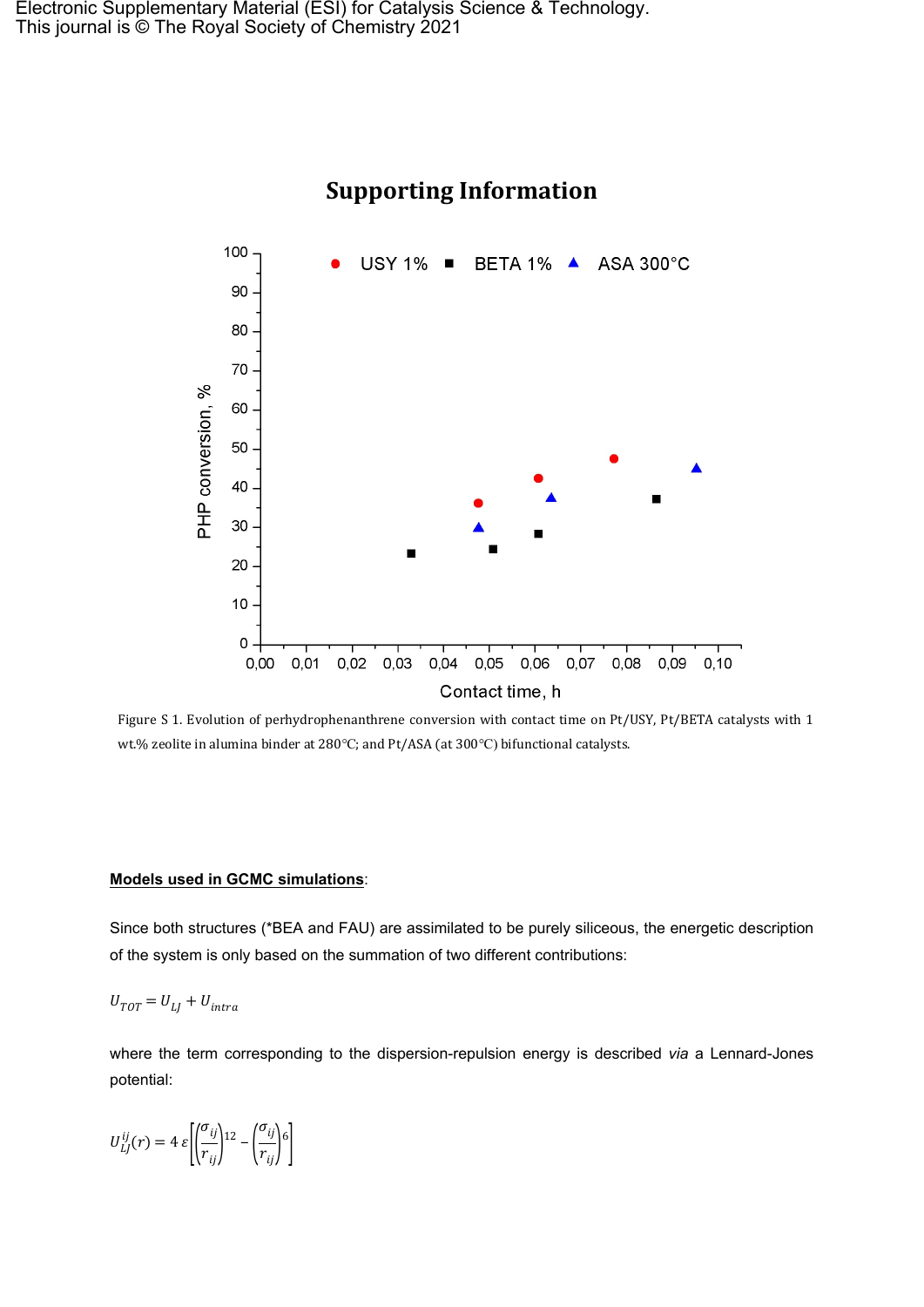A collection of intramolecular terms allow accounting for the energetic contribution associated to the internal deformation/flexibility of the hydrocarbons:

$$
U_{intra} = U_{bonding} + U_{bending} + U_{torsion} =
$$

$$
= \sum_{i=1}^{n_{bonds}} \frac{1}{2} k_b^i (d - d_0)^2 + \sum_{i=1}^{n_{angles}} \frac{1}{2} k_a^i (\cos \theta - \cos \theta_0)^2 + \sum_{i=1}^{n_{dihedral angles}} \sum_{j=1}^{8} A_i^j (\cos \chi)^j
$$

The different parameters used in the calculations are compiled in the following tables:

| <b>Force center</b>     | $\sigma^{\dagger}$ [Å] | $\epsilon^{\dagger}$ [K] | δ <sup>††</sup> [Å] |
|-------------------------|------------------------|--------------------------|---------------------|
| $CH3-AUA$               | 3.6072                 | 120.15                   | 0.21584             |
| $CH2$ -aliph-AUA        | 3.4612                 | 86.291                   | 0.38405             |
| <b>CH-aliph-AUA</b>     | 3.3625                 | 50.98                    | 0.64599             |
| C-cyc-AUA <sup>‡</sup>  | 2.440                  | 15.035                   |                     |
| CH-cyc-AUA <sup>‡</sup> | 3.3625                 | 50.98                    | 0.64599             |
| CH2-cyc-AUA             | 3.461                  | 90.09                    | 0.336               |
| O-zeolite               | 3.00                   | 112.236                  |                     |
| Si-zeolite              | 0.00                   | 0.00                     |                     |

**Table S1:** Lennard-Jones parameters

†Lorentz-Berthelot mixing rules were employed to determine the interactions between different force center types.

 $^{\dagger\dagger}\delta$  is the anisotropic distance used in the AUA (Anisotropic United Atoms) potential.

‡ borrowed from their aliphatic counterparts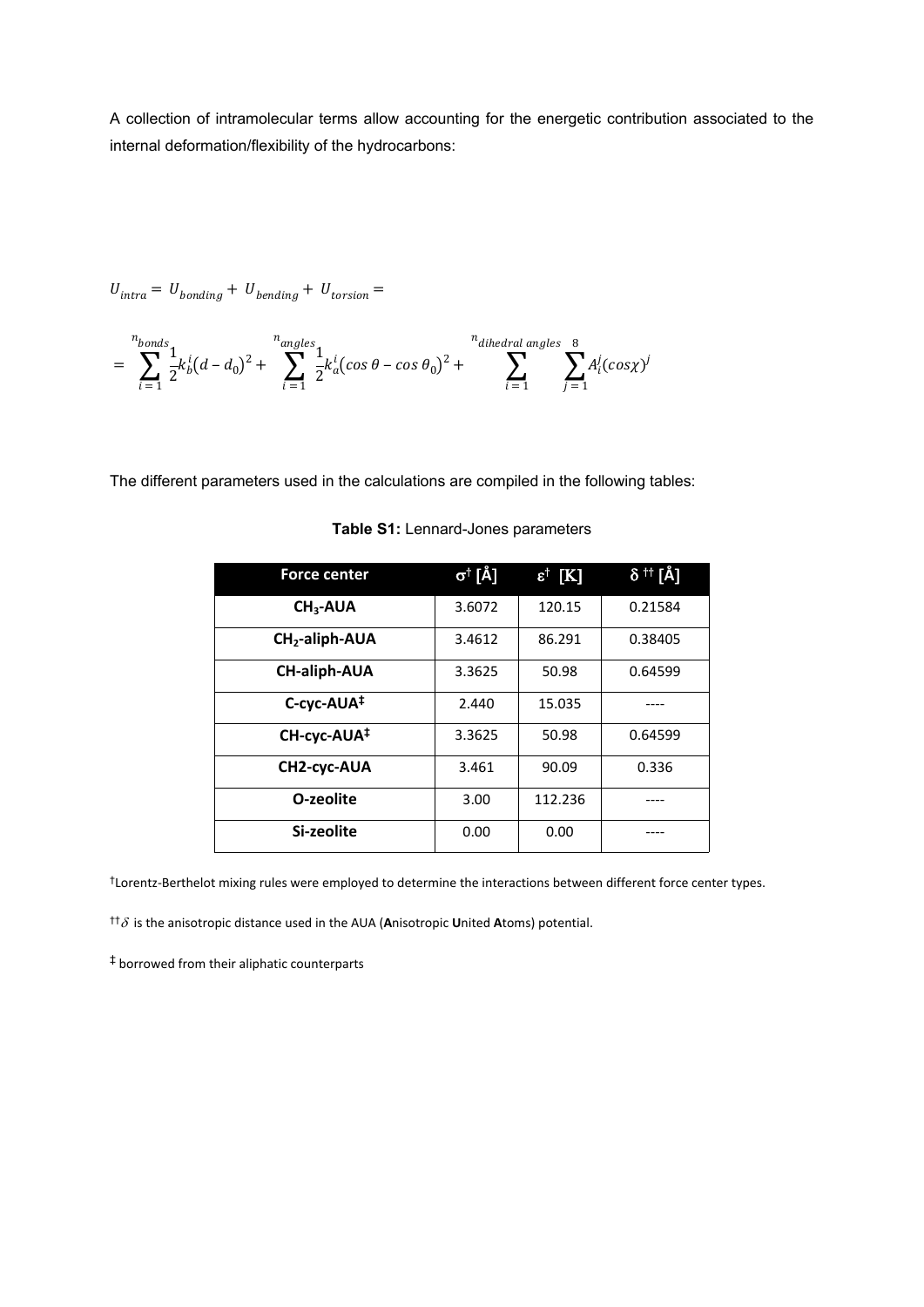|  | Table S2: Parameters of the harmonic bonding potential |  |  |  |  |
|--|--------------------------------------------------------|--|--|--|--|
|--|--------------------------------------------------------|--|--|--|--|

| <b>Bond</b>                            | $k_b$ [K] <sup>+</sup> | $\mathbf{d}_0$ [Å] |
|----------------------------------------|------------------------|--------------------|
| $CH3$ -AUA ---- $CH2$ -aliph-AUA       |                        | 1.535              |
| $CH2$ -aliph-AUA ---- $CH2$ -aliph-AUA |                        | 1.535              |
| $CH2$ -aliph-AUA ---- CH-aliph-AUA     |                        | 1.535              |
| CH2-cyc-AUA ---- CH2-cyc-AUA           |                        | 1.53519            |
| CH3-AUA ---- CH2-cyc-AUA               |                        | 1.53519            |
| CH3-AUA ---- CH-cyc-AUA                |                        | 1.53519            |
| CH3-AUA ---- C-cyc-AUA                 |                        | 1.53519            |

†Bond lengths are considered constant

**Table S3:** Parameters of the harmonic bending potential

| Angle                                               | $k_a[K]$ | $\theta_0$ [deg]             |
|-----------------------------------------------------|----------|------------------------------|
| CH3-AUA ---- CH2-aliph-AUA ---- CH2-aliph-AUA       | 74900    | 114.00                       |
| CH2-aliph-AUA ---- CH2-aliph-AUA ---- CH2-aliph-AUA | 74900    | 114.00                       |
| CH2-cyc-AUA ---- CH2-cyc-AUA ---- CH2-cyc-AUA       | 74900    | 114.00                       |
| CH2-cyc-AUA ---- CH2-cyc-AUA ---- CH-cyc-AUA        | 74900    | 114.00                       |
| CH2-cyc-AUA ---- CH-cyc-AUA ---- CH2-cyc-AUA        | 74900    | 114.00                       |
| CH2-cyc-AUA ---- CH-cyc-AUA ---- CH-cyc-AUA         | 74900    | $114.00(105.00)^{\dagger}$   |
| CH-cyc-AUA ---- CH2-cyc-AUA ---- CH-cyc-AUA         | 74900    | 114.00 (105.00) <sup>†</sup> |
| CH-cyc-AUA ---- CH-cyc-AUA ---- CH-cyc-AUA          | 74900    | 114.00                       |
| C-cyc-AUA ---- CH2-cyc-AUA ---- C-cyc-AUA           | 74900    | 114.00                       |
| CH2-cyc-AUA ---- CH-cyc-AUA ---- CH2-cyc-AUA        | 74900    | 114.00 (105.00) <sup>†</sup> |
| CH2-cyc-AUA ---- C-cyc-AUA ---- CH3-AUA             | 74900    | 114.00                       |

†When 5-membered rings are involved